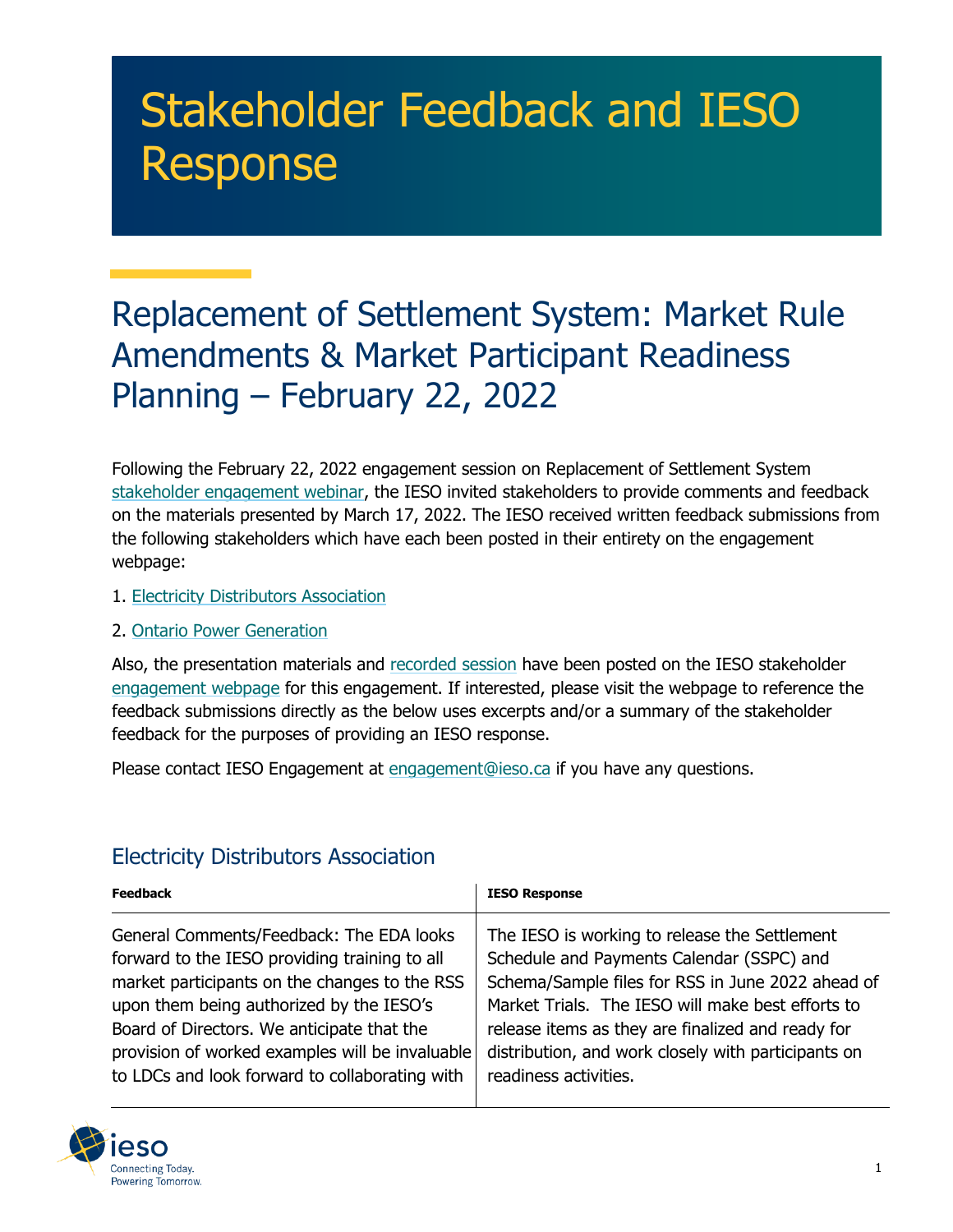IESO staff to scope and explore the examples. We trust that LDCs will be able to leverage these training experiences to identify - and ideally operationalize - the associated changes to business processes and systems.

## Ontario Power Generation

| <b>Feedback</b>                                                                                                                                                                                                                                                                                                                                                                                                                                                                                                                                                     | <b>IESO Response</b>                                                                                                                                                                                                                                                                                                                                                                                                                                           |
|---------------------------------------------------------------------------------------------------------------------------------------------------------------------------------------------------------------------------------------------------------------------------------------------------------------------------------------------------------------------------------------------------------------------------------------------------------------------------------------------------------------------------------------------------------------------|----------------------------------------------------------------------------------------------------------------------------------------------------------------------------------------------------------------------------------------------------------------------------------------------------------------------------------------------------------------------------------------------------------------------------------------------------------------|
| Chapter 6.3, 1.4 Instrument Transformer<br>Checks: 1.4.3.c: What is the rationale for the<br>revision of Metering Service Provider (MSP)<br>testing frequency from once in six years to<br>once every eighteen months?<br>Chapter 6.3, 1.5 Frequency of Routine Testing:<br>1.5.3: What is the rationale for the revision of<br>the routine test frequency of MSP from once<br>every three years to once every eighteen<br>months?                                                                                                                                  | Both of these changes are being made in support of<br>the new limitation period for resettlement. As<br>adjustments made pursuant to section 10.4 of<br>Chapter 6 will not be implemented after the issuance<br>of the final recalculated settlement statement for a<br>particular trading day (subject to exemptions as<br>noted in the rules), these changes ensure that any<br>issues for a particular trading day are identified and<br>corrected in time. |
| 6.3 Settlement Cycles: What changes will be<br>made to the current on-line NoD Application<br>and NoD review process? In particular, what<br>changes will be made to the NoD submission<br>process for (a) final statements and Final<br>Settlement Statements (FSS); (b) RCSS?                                                                                                                                                                                                                                                                                     | The NOD application is being updated to support the<br>ability to submit a NOD for a final settlement<br>statement (FSS) and recalculated settlement<br>statements (with the exception of the final<br>recalculated settlement statement). Although the<br>application will function similar to how it does today,<br>there will be updates to the user interface. The NOD<br>review process will largely stay the same.                                       |
| 6.3 Settlement Cycles: How would MPs track<br>NoD decisions within the same Preliminary<br>Settlement Statement (PSS), FSS, and RCSS<br>cycle dispute? For example, an MP may submit<br>a NoD upon receiving the PSS, and the IESO<br>could issue a RCSS based on the NoD<br>resolution. However, the MP may dispute the<br>results presented in the RCSS, and therefore<br>would need to submit an additional NoD for the<br>RCSS. In this scenario, the MP would need to<br>submit two or more NoDs for the same<br>settlement cycle dispute. What is the process | As outlined in Section 6.8.15 of Chapter 9, if a<br>market participant is dissatisfied with the outcome of<br>a NOD, they can pursue the matter through the<br>dispute resolution process outlined in Chapter 3. The<br>NOD application will not provide market participants<br>with the ability to link NODs. However, the market<br>participant may identify any linkages in their<br>description of the disagreement.                                       |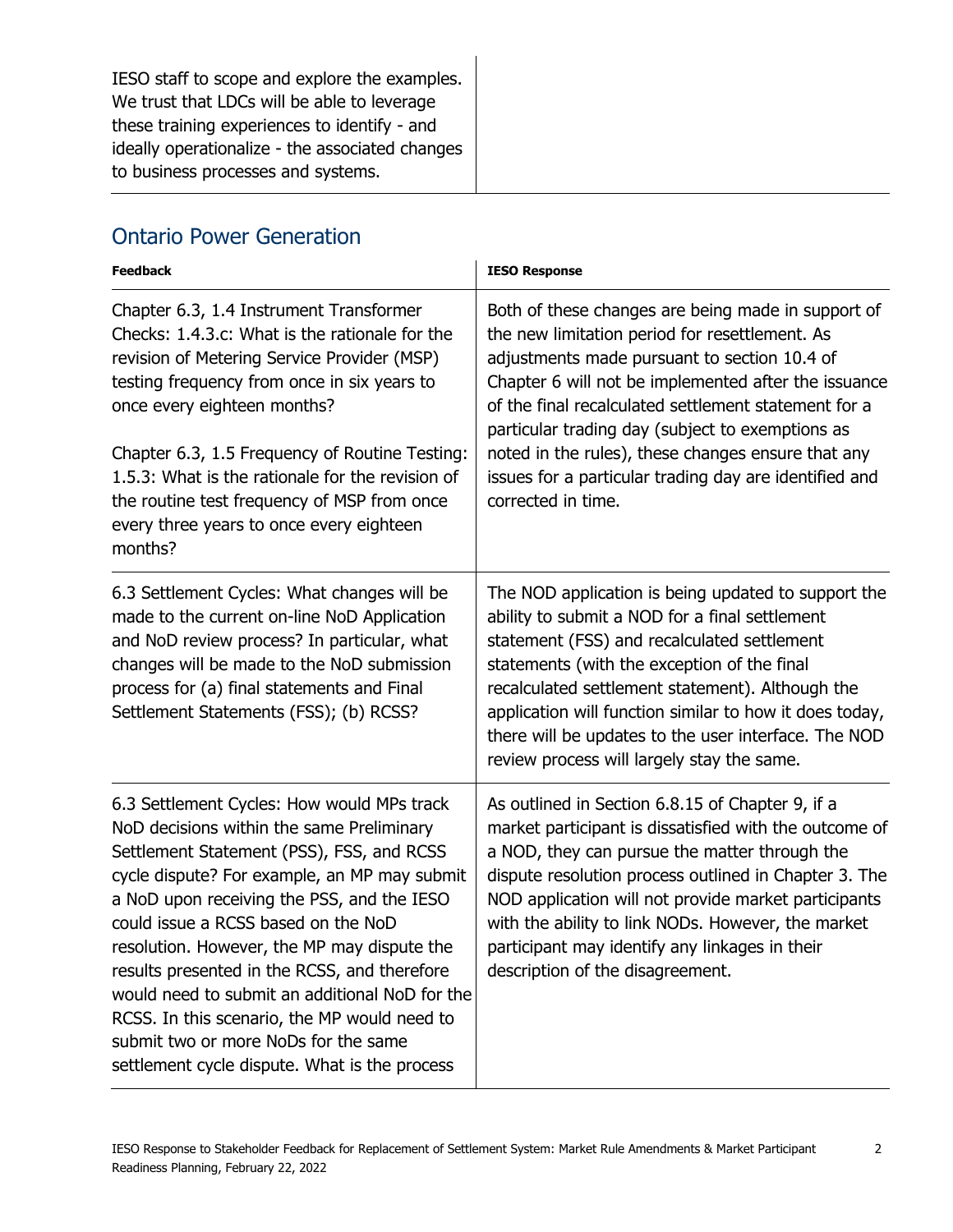| for linking the NoDs together to track end-to-<br>end results within the same settlement cycle?                                                                                                                                                                                                                                                                                                                                                                                                                                                                                                             |                                                                                                                                                                                                                                                                                                                                                                                                                                                                                                                                                                                                 |
|-------------------------------------------------------------------------------------------------------------------------------------------------------------------------------------------------------------------------------------------------------------------------------------------------------------------------------------------------------------------------------------------------------------------------------------------------------------------------------------------------------------------------------------------------------------------------------------------------------------|-------------------------------------------------------------------------------------------------------------------------------------------------------------------------------------------------------------------------------------------------------------------------------------------------------------------------------------------------------------------------------------------------------------------------------------------------------------------------------------------------------------------------------------------------------------------------------------------------|
| 6.3 Settlement Cycles: Would the metering<br>disagreement channel be updated as a result of<br>Market Renewal Implementation, i.e. are there<br>any planned enhancements to the IESO on-line<br>tool to allow MPs to submit NoDs for metering<br>data issues? Note that the current process is to<br>submit Financial Statement NoDs to indicate a<br>metering data issue.                                                                                                                                                                                                                                  | A notice of disagreement (NOD) should not be<br>submitted for meter data issues, as specified in<br>Section 6.8.12.7 of Chapter 9.<br>Meter data issues should continue to be raised<br>through the relevant procedures defined in Chapters<br>6 and 10. The metering disagreement channel<br>streamlines the implementation of any resettlement<br>as a result of those procedures, and will support the<br>eventual rollout of the Market Renewal Program.                                                                                                                                    |
| 6.3 Settlement Cycles: Please clarify if the IESO<br>will provide a new on-line tool for data<br>submission.                                                                                                                                                                                                                                                                                                                                                                                                                                                                                                | The IESO is expanding the use of the Online<br>Settlement Forms to support submission for:<br><b>Alternate Regulation Services</b><br><b>Requlation Services</b><br>$\bullet$<br><b>Prescribed Assets</b><br>$\bullet$<br>On-demand update of Class A consumer peak<br>demand factor for LDCs<br>All new forms will have data file upload capability<br>and will allow for submission of supporting<br>documents.<br>The IESO has also enhanced some existing Online<br>Forms to support submission via data file upload,<br>including<br><b>RPP Conventional Meter</b><br>Feed-in-Tariff (FIT) |
| OPG thanks the IESO for this opportunity to<br>comment on the Market Renewal<br>Implementation - Replacement of Settlement<br>System (RSS) Draft Market Rules and Market<br>Manuals. In addition to the above specific<br>comments, OPG has concerns regarding the<br>proposed timeline for the publication of the<br>Settlement Schedule and Payments Calendar<br>(SSPC) and Schema/Sample files (June 2022),<br>to sandbox testing (summer 2022) to full RSS<br>implementation (Nov 1, 2022). RSS changes<br>will be made in multiple areas such as: (1)<br>existing charge code breakdown, (2) data-file | The IESO is working to release the Settlement<br>Schedule and Payments Calendar (SSPC) and<br>Schema/Sample files for RSS in June 2022 ahead of<br>Market Trials. The IESO will make best efforts to<br>release items as they are finalized and ready for<br>distribution, and work closely with participants on<br>readiness activities.                                                                                                                                                                                                                                                       |